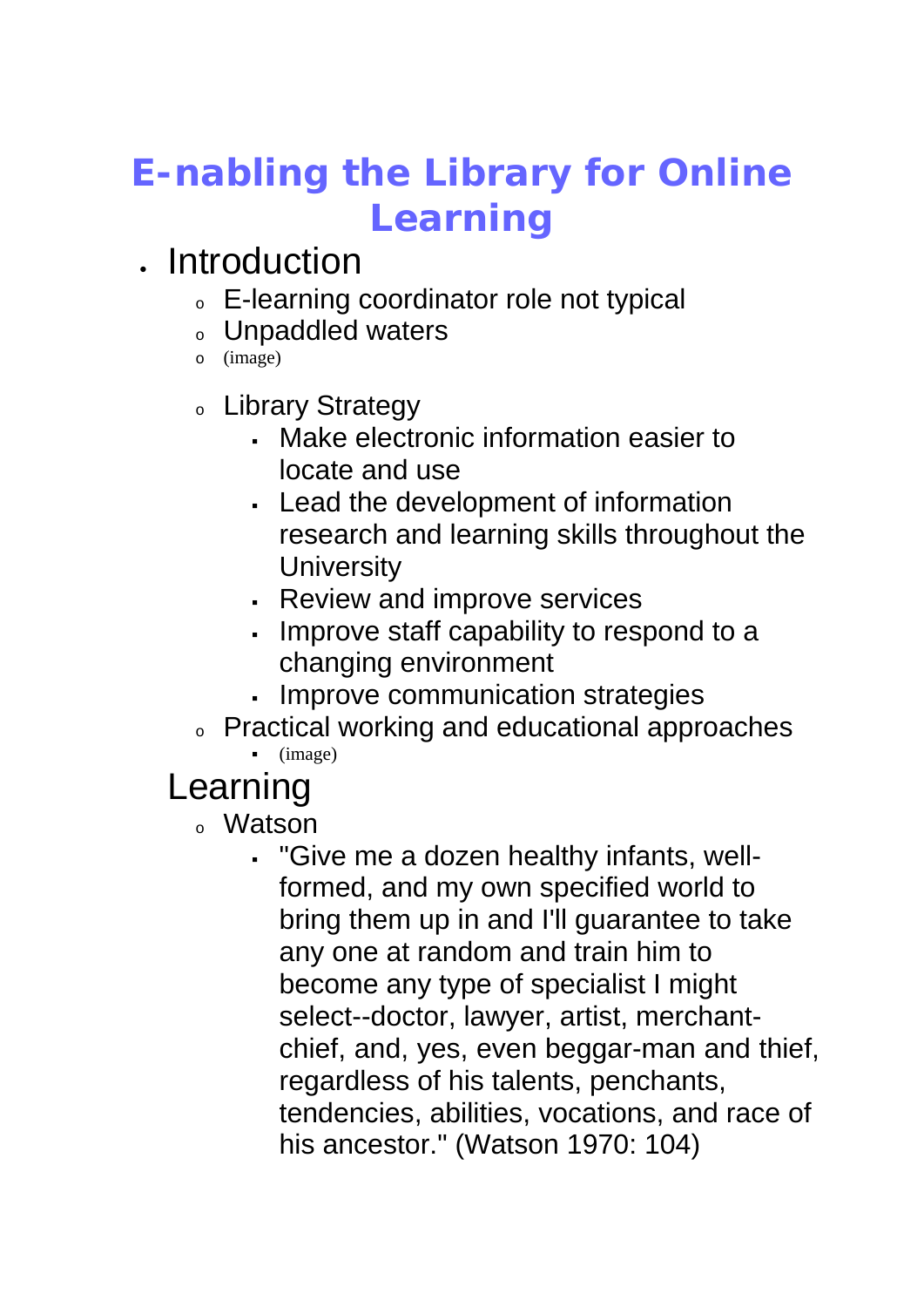### Identify what is going on

- (image)
	- $\blacksquare$  (image)
		- (image)
			- <sup>o</sup> Behaviorist
				- Drill and practise
				- Benefits shoes
- Chomsky
	- Cognitivist
	- Went or goed?

### Different Goals

 $\blacksquare$  (image)

#### Experimenting/Exploring

(image)

### Bee's Eyeview

 $\blacksquare$  (image)  $\blacksquare$  (image)

### Big Picture

- (image)
	- Different Viewpoint
		- (image)

#### Partnerships

- (image)
	- Constructivist

Problem Solvers

(image)

## $\cdot$   $\downarrow$ What are the E-nablers?

- <sup>o</sup> First ask what are the demands? Multiple units x Multiple staff +Multiple teaching approaches x Multiple student contexts
	- + Resource restrictions
		- . =
			- Practical decisions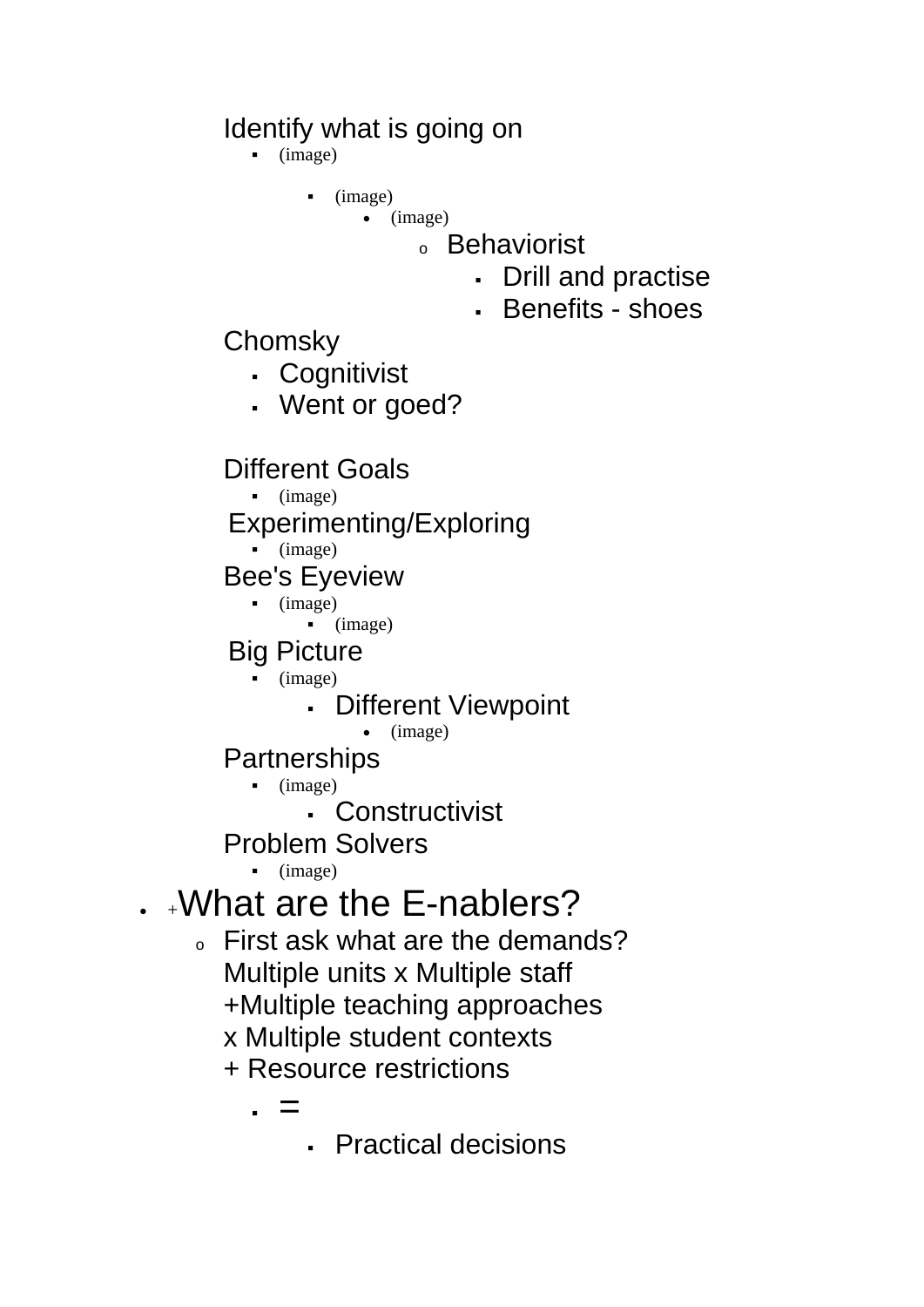Collaboration

- 3 Amigos
	- . Information Literacy Librarian and Learning Skills Manager
- Librarians
- Learning Skills Advisers
- $\blacksquare$  (image)

**Discussion** 

 $\blacksquare$  (image)

### Activity/Actions/Tasks

(image)

### Ideas/Thoughts/Knowledge/Different **Viewpoints**

(image)

Tool/Common Ground

 $\blacksquare$  (image)

Guidance

(image)

## E-Learning Framework

- <sup>o</sup> Practical approach
	- Aim: Develop design principles
	- Formative evaluation
	- Analysis of practical problems
	- Development of solutions appropriate theory to guide development
	- Evaluation and testing
	- Documentation of process
	- Example
- <sup>o</sup> Development approach
	- 3 Types of content
		- Standalone modules/tutorials/simulations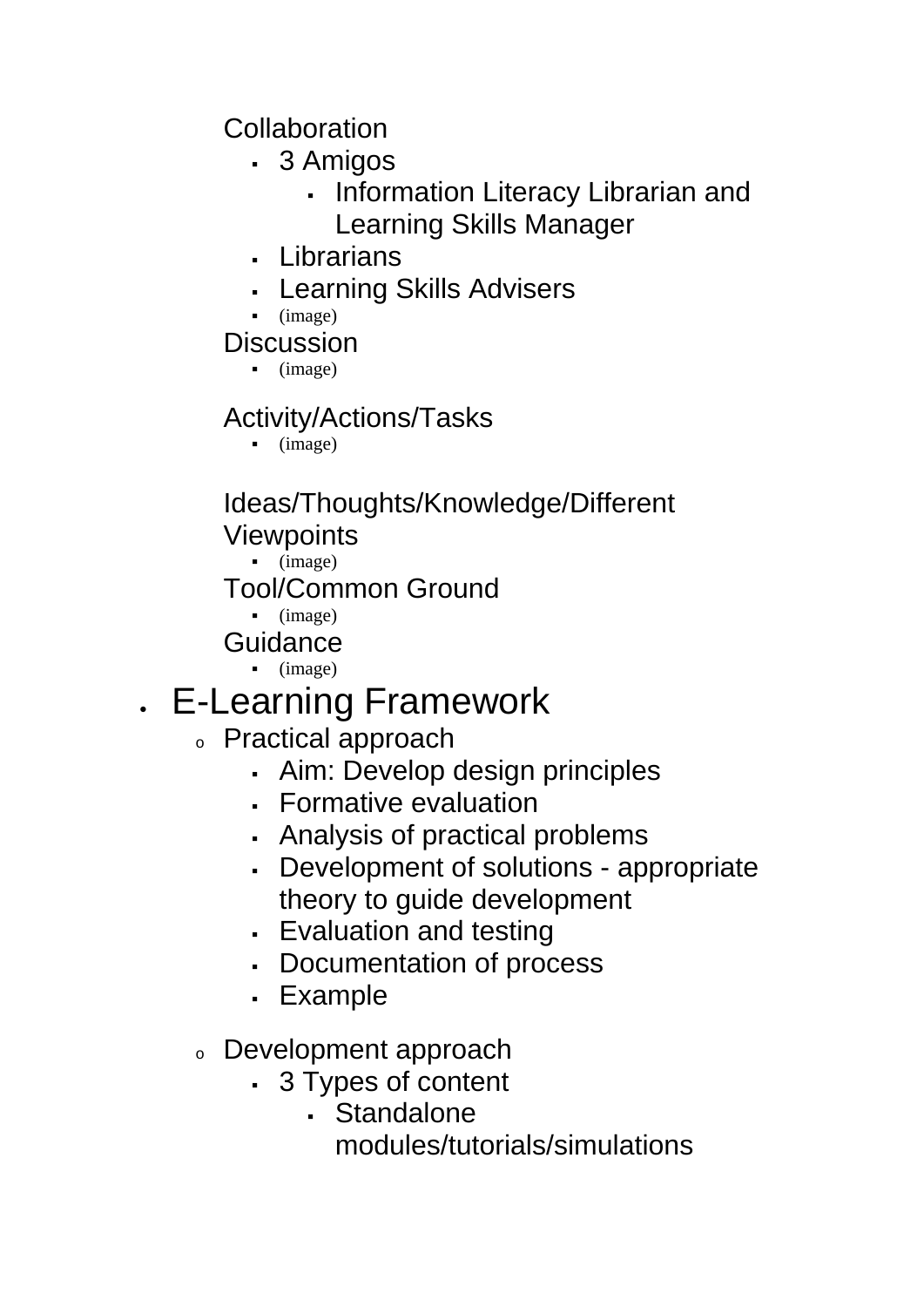- **~** http://www.lib.monash.edu.au/learning-objects/emodules/matheson-arts-orientation/emod-mathesonarts-orientation-2010.htm
- Online collaborative learning
- Blended learning
- <sup>o</sup> Develop capacity
	- . Training
	- Tools and standards
		- Multimedia Templates
			- **Buttons** 
				- o (image)
			- Captivate Guide Me
				- o (image)
		- Storyboards
			- (image)
			- (image)
	- Consultation
- <sup>o</sup> Develop content
	- Online tutorials page
		- **~** http://lib.monash.edu/tutorials/
	- Student Learning Objects Repository **Website** 
		- **~** http://lib.monash.edu/learning-objects/
	- Learning environments
		- Eg Blackboard, Moodle, Second Life
	- Language and learning online website
		- **~** http://www.monash.edu.au/lls/llonline/
	- Help function
		- Eg Document delivery
	- Communications
		- Eg Showcase/Vodcast
- Explore tools and learning environments
	- Presentation tools/platforms
		- Eg Library website, LibGuides
	- Development tools
		- Eg Captivate, Dreamweaver
	- Hosting/Repository tools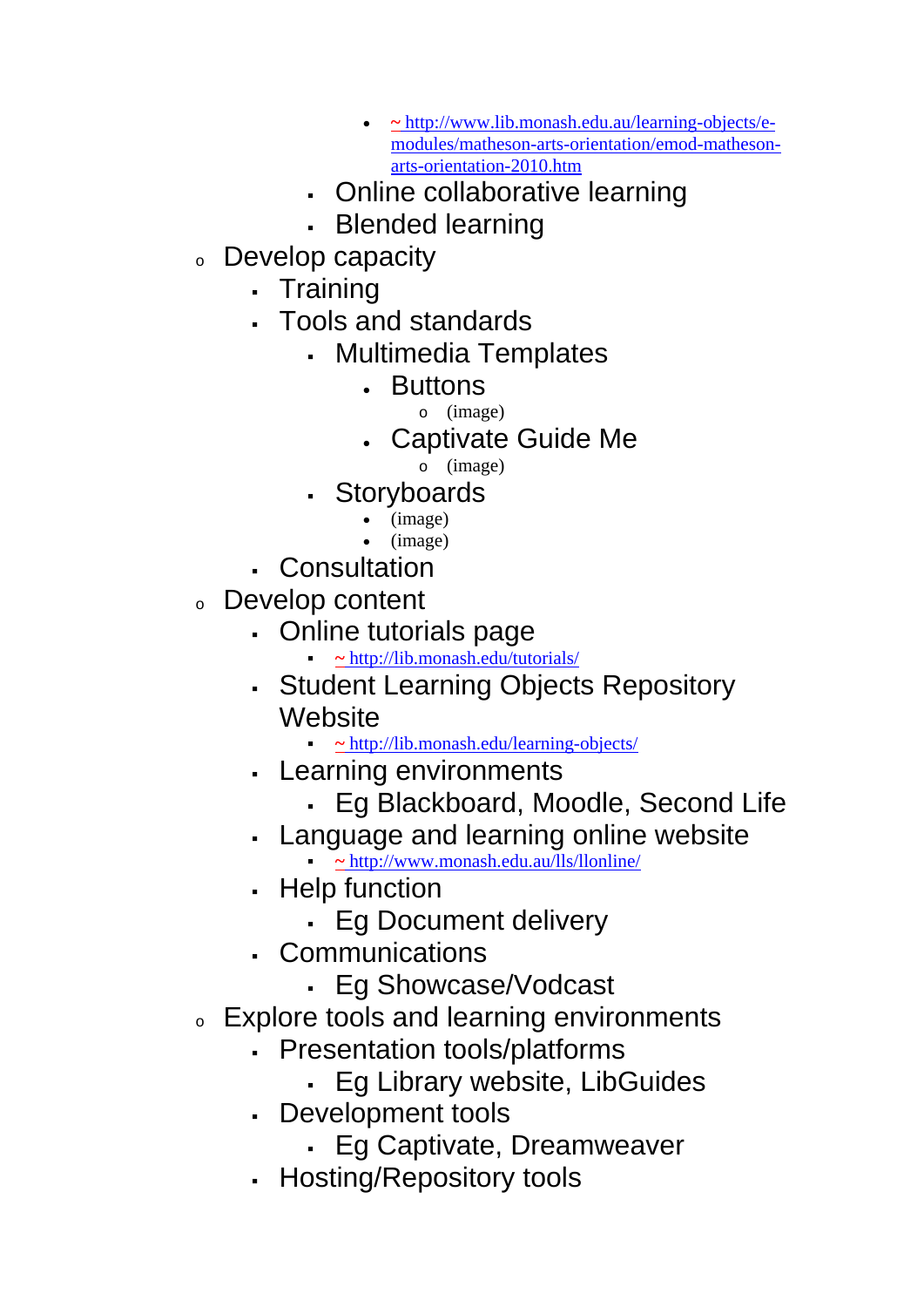(image)

- Thinking and learning tools
	- Eg Freemind, QSR NVivo
- Teaching tools
	- Eg LAN School
- Learning environments
	- Eg Blackboard, Moodle, Google Apps

## **Conclusion**

- <sup>o</sup> Hard Work Video
- <sup>o</sup> Library Strategy
	- Make electronic information easier to locate and use
		- Eg LibGuides, Simulations and search strategies

Lead the development of information research and learning skills throughout the **University** 

 Facilitate effective information research and learning skills teaching methods

Explore opportunities for the application of e-learning strategies to maximise the quality of student learning

Develop and implement a repository for learning materials and objects

- Eg Equella
- Learning Objects web page Involvement in the LMS Futures Group

Review and improve services